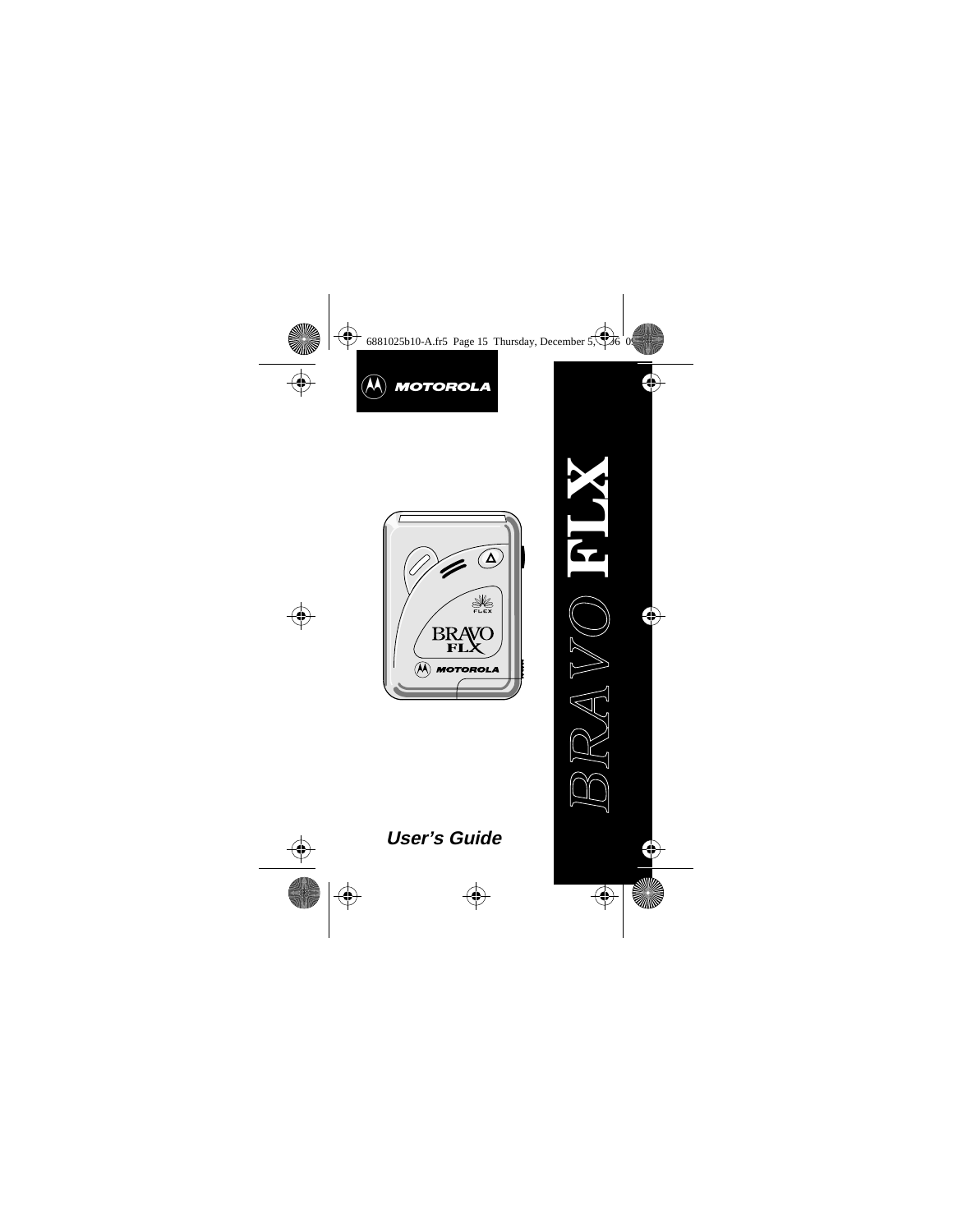## **CONTENTS**

|                                         | Page |
|-----------------------------------------|------|
|                                         |      |
|                                         |      |
|                                         |      |
|                                         |      |
|                                         |      |
|                                         |      |
|                                         |      |
|                                         |      |
|                                         |      |
|                                         |      |
|                                         |      |
|                                         |      |
|                                         |      |
|                                         |      |
| Effective Use of Your BRAVO FLX Pager 8 |      |
|                                         |      |
|                                         |      |
| Cleaning Your BRAVO FLX Pager 10        |      |
|                                         |      |
|                                         |      |
|                                         |      |

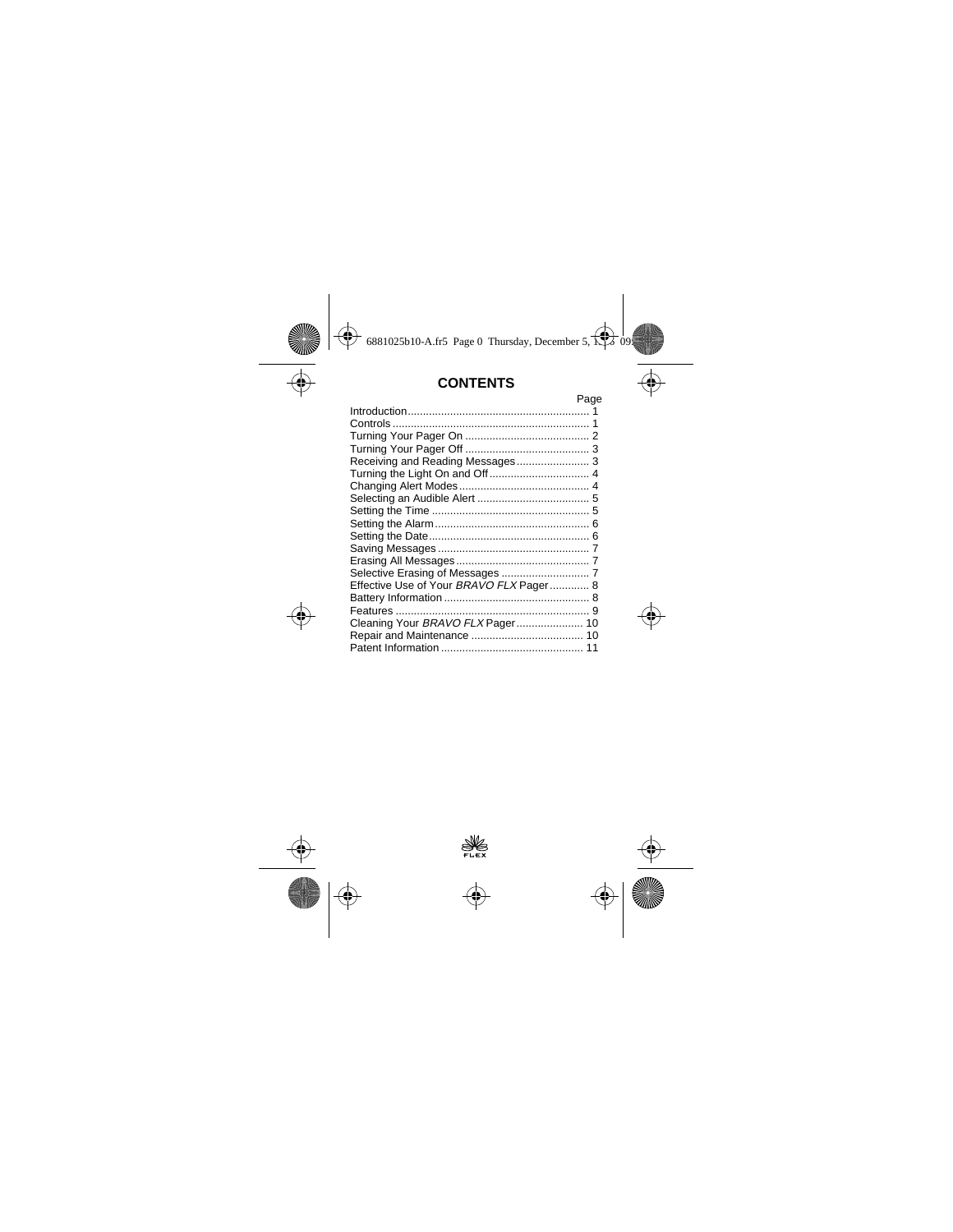#### **INTRODUCTION**

Congratulations on your purchase of a Motorola BRAVO FLX pager. Your BRAVO FLX pager utilizes the latest in paging technology - FLEX TECHNOLOGY. This technological advancement extends battery life up to five times longer than ordinary pagers, saving you time and money. As a Motorola FLEX pager user, you can feel more confident in receiving your pages because FLEX technology improves the ability to receive pages. FLEX technology has been developed by Motorola, the leader in paging innovation and quality.

Along with FLEX technology, this compact pager uses many advances in electronic and wireless technology which allow you to receive numeric messages instantly and affordably.

### **CONTROLS**

#### **Buttons**

- W On/Read/Select − turn pager on, read incoming messages, and select the function displayed.
- Backlight/Reset turn the display light on and reset the pager to the standby screen, which shows time, date, alarm status, and alert status. Press I twice to reset to the standby screen.
- $\circledA$  Menu scroll through the menu.

After performing any pager function described in this user's guide (setting the time, date, alarm, and so on), your BRAVO FLX pager automatically returns to the standby screen and activates the selections you made.

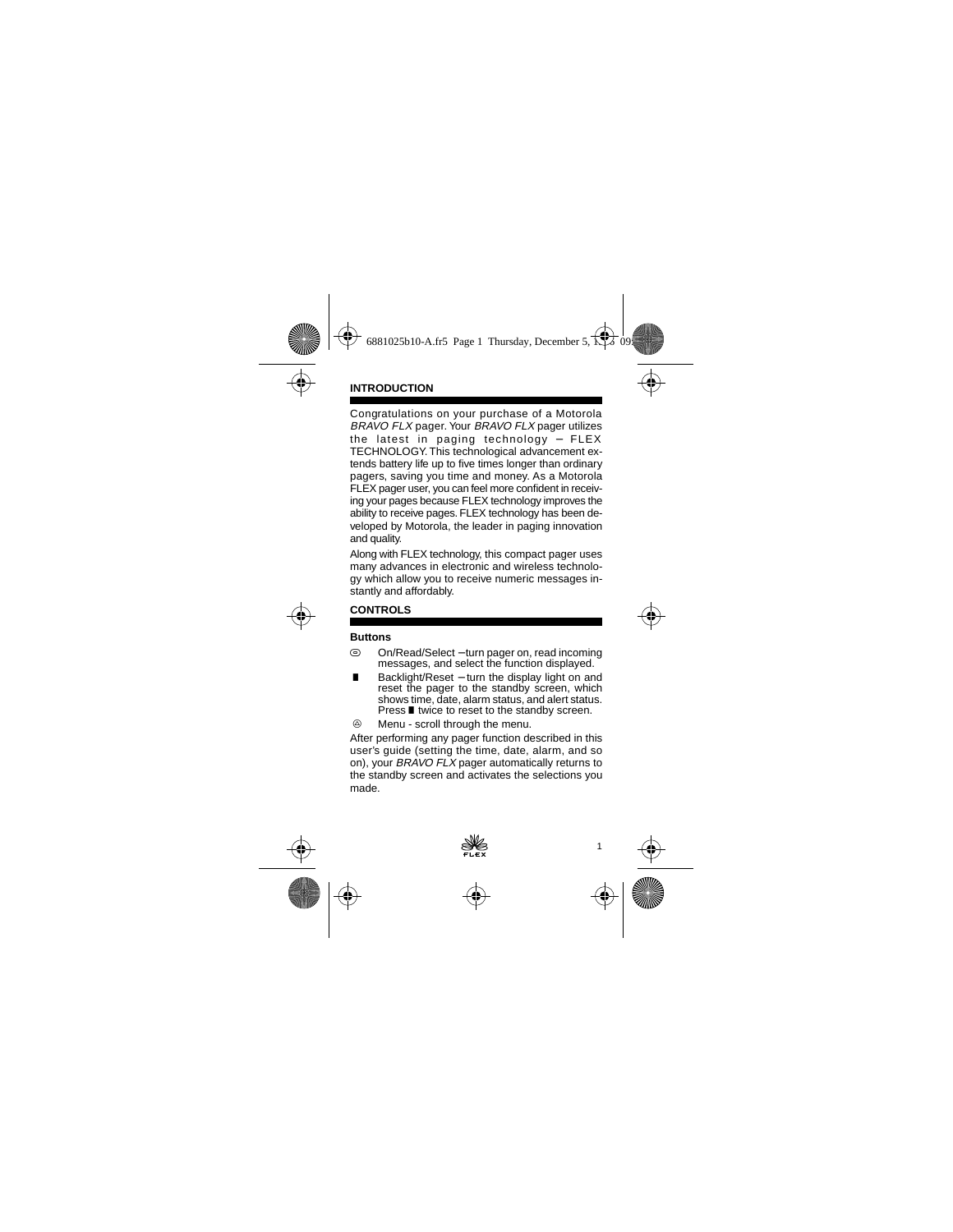## **Function Indicators**

- [ Silent Alert − the pager alerts without audible alerts for incoming messages.
- D Audible Alert − one of several pleasing audible alerts sound for an incoming message.
- **A** Alarm the alarm alerts you at the set time.
- Message Lock this message is locked against deletion.
- Continuous Message more message information is on the next screen



(Insert positive end of battery first) ACPB-952422-0

## **TURNING YOUR PAGER ON**

 $Press  $\odot$  to turn your pager on.$ 

Your pager gives an alert by either a sound or a vibration, indicating it is on. After displaying the power-up screen, the time of day, the date, and an alert indicator are shown on the standby screen.

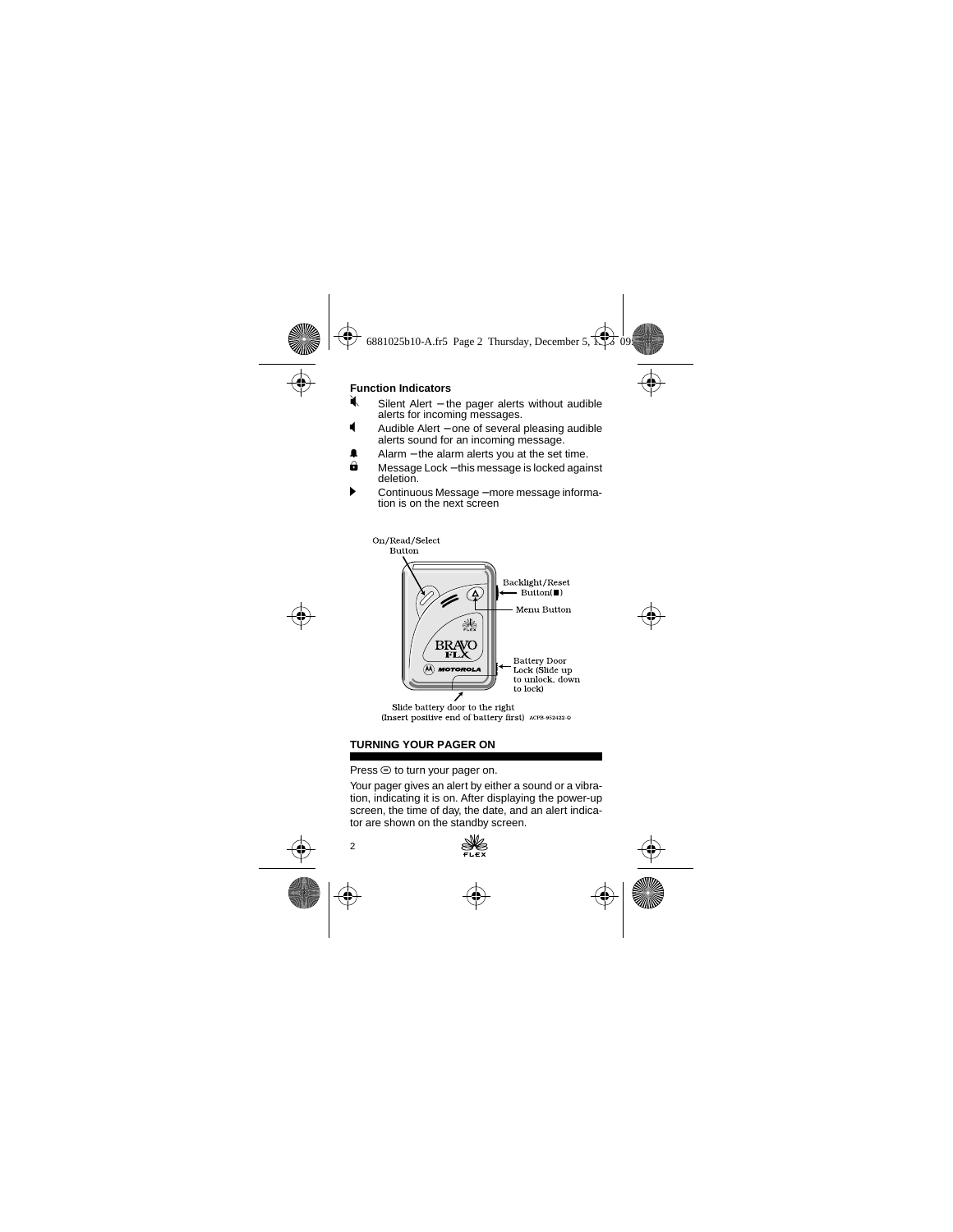## **TURNING YOUR PAGER OFF**

#### **O** Press  $\circledcirc$  until PRSEF OFF? is displayed.

<sup>●</sup> Press © to turn your pager off.

**NOTE:** The pager displays the time and date, but not an alert mode indicator. If the alarm is set, the alarm indicator  $\blacksquare$  remains on the screen when the pager is off.

## **RECEIVING AND READING MESSAGES**

Your BRAVO FLX pager can receive up to sixteen 20character messages. When a message is received, the pager alerts for eight seconds.

- ❶ Press any button to stop the alert.
- $\bullet$  Press  $\odot$  to display the message.
- <sup>●</sup> Press twice while reading your message to return to the standby screen.

Messages longer than 12 characters display on a second screen, indicated by the  $\blacktriangleright$  symbol. Press  $\odot$ to display the second screen. The second screen is displayed automatically after one minute, even if  $\odot$  is not pressed.

The last screen of your message displays the message slot number and the time received.

If a message is not read, the pager gives a reminder alert every two minutes and the screen displays the number of unread messages (i.e., 1 Page, 2 Pages) until all messages are read.

If the pager receives more messages than its available memory can hold, the new message replaces the oldest read, unlocked message.

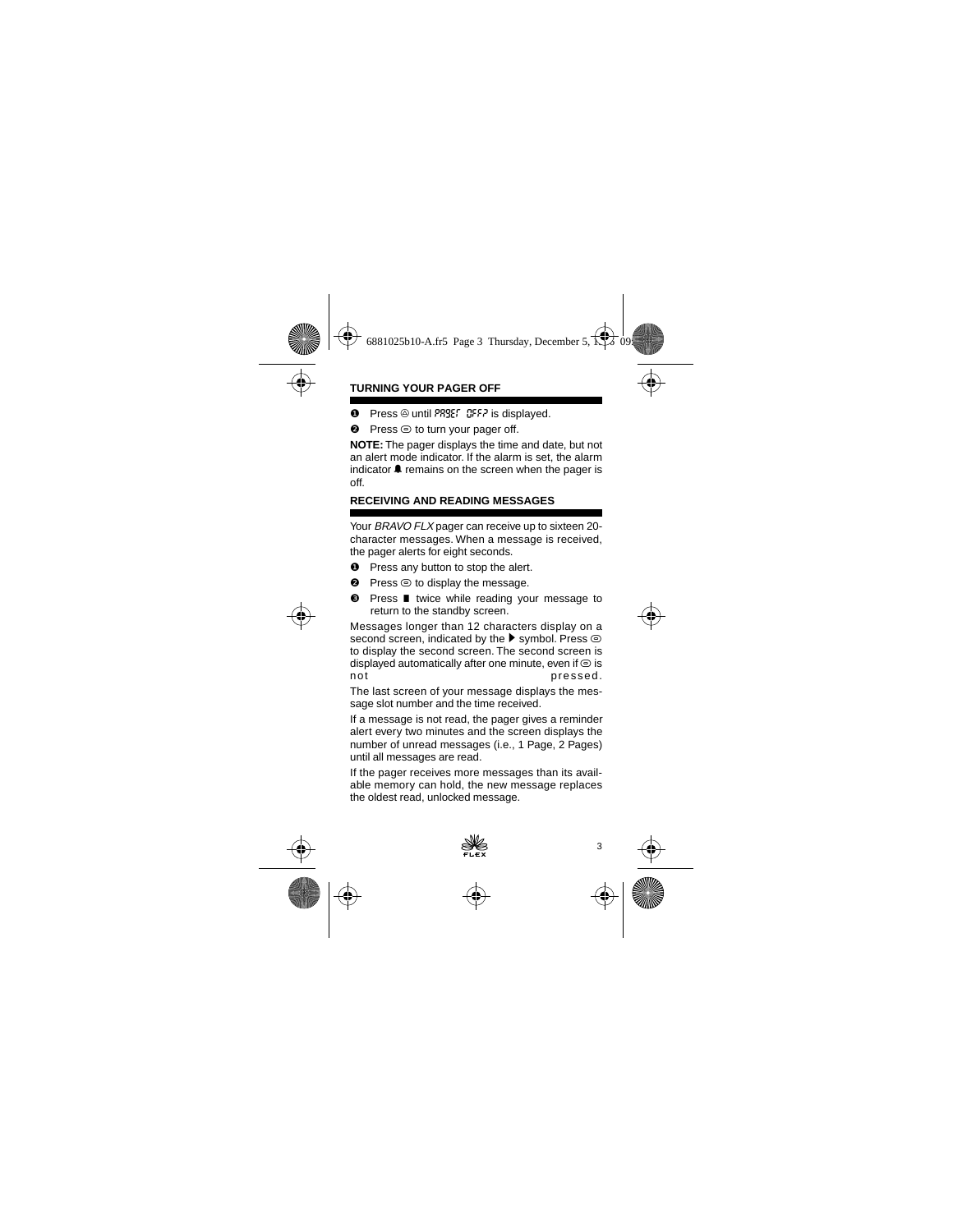An overflow condition occurs when all message slots are filled with unread messages and a new message is received. Upon receipt of a message, while the pager is in the overflow condition, the oldest unread message is discarded. In this mode, the overflow indicator replaces the default idle display with CLIEFFLOW. Messages must be read and erased to clear the overflow display.



## **TURNING THE LIGHT ON AND OFF**

- $\bullet$  Press Ito turn the light on.
- $\odot$  To turn the light off, press **I** again. The light turns off automatically two seconds after returning to the standby screen.

## **CHANGING ALERT MODES**

**O** Press <sup>◎</sup>. Either 5ILENT P or BUdIO P is displayed, depending on the current mode.

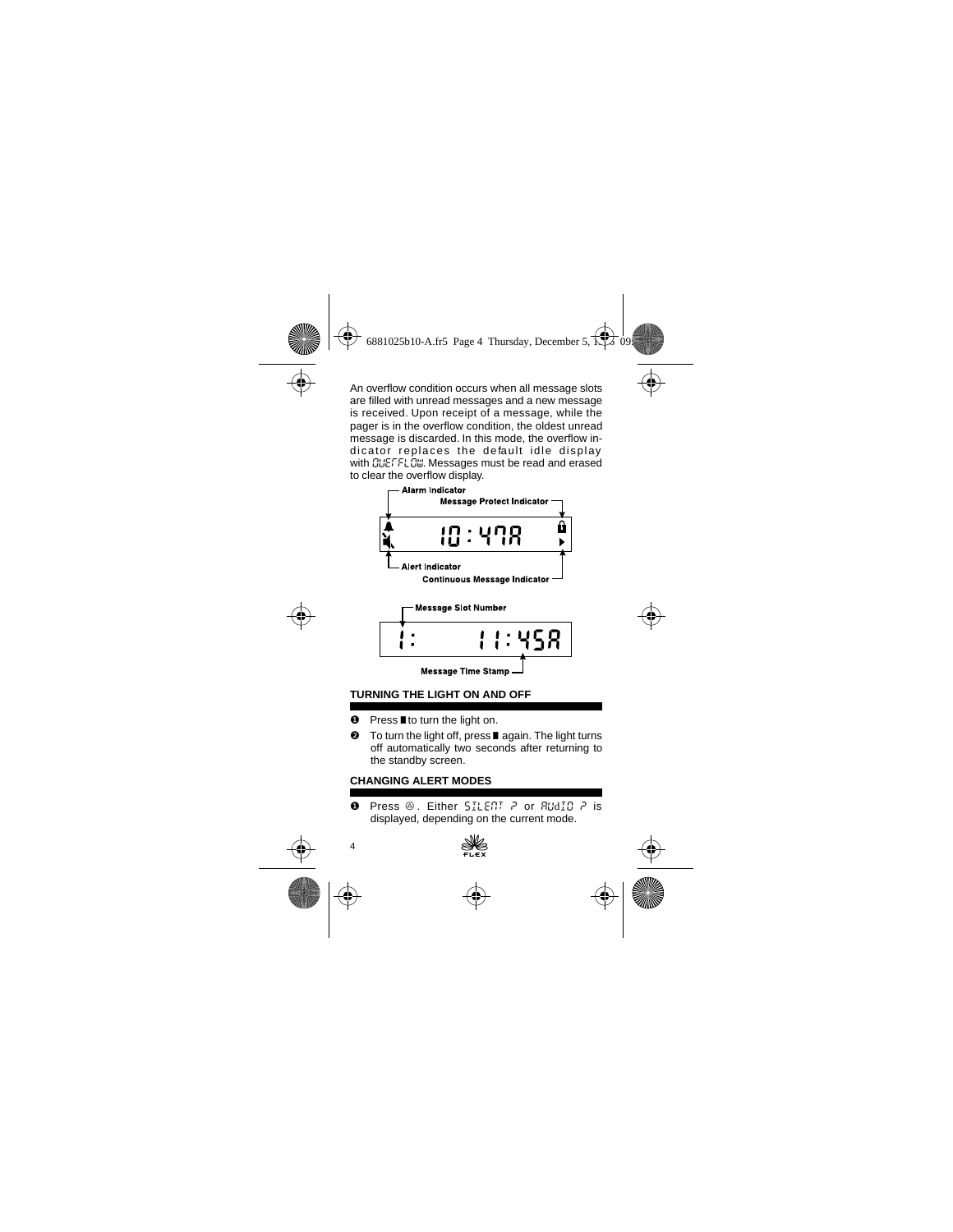- ❷ If audio ? is displayed, the pager is in "Silent" mode. Press  $\odot$  to change to "Audible" mode. The pager chirps.
- ❸ If silent ? is displayed, the pager is in "Audible" mode. Press  $\odot$  to change to "Silent" mode. The pager vibrates.

For your pager to vibrate when a message is received, it must be in "Silent" mode.

## **SELECTING AN AUDIBLE ALERT**

- **O** Press  $\circledcirc$  until  $5E^T$ ,  $R \circledcirc F$  is displayed.
- ❷ Press W again and the current alert number is displayed, for example:  $BLEFT = 3$ , and the pager gives a sample of the alert tone.
- ❸ Press Xuntil the desired alert type is displayed. As each alert number is displayed, the pager gives a sample of the alert tone.
- $\bullet$  Press  $\odot$  to select the alert number, set the alert tone to be used, and return to the standby screen. When messages are received, your pager gives the selected alert only when in the audible mode  $\P$ .

### **SETTING THE TIME**

- **O** Press  $\circledcirc$  until  $5E^T$   $\cdot$   $IME$   $\geq$  is displayed.
- $\bullet$  Press  $\odot$  to set the time. The hour flashes
- $\Theta$  Press  $\circledcirc$  to change the hour. Press  $\circledcirc$  to switch to the minutes. The first digit of the minutes flashes.
- $\bullet$  Press  $\circledcirc$  to change the first minute digit. Press  $\circledcirc$ to switch to the second digit. The second digit of the minutes flashes.

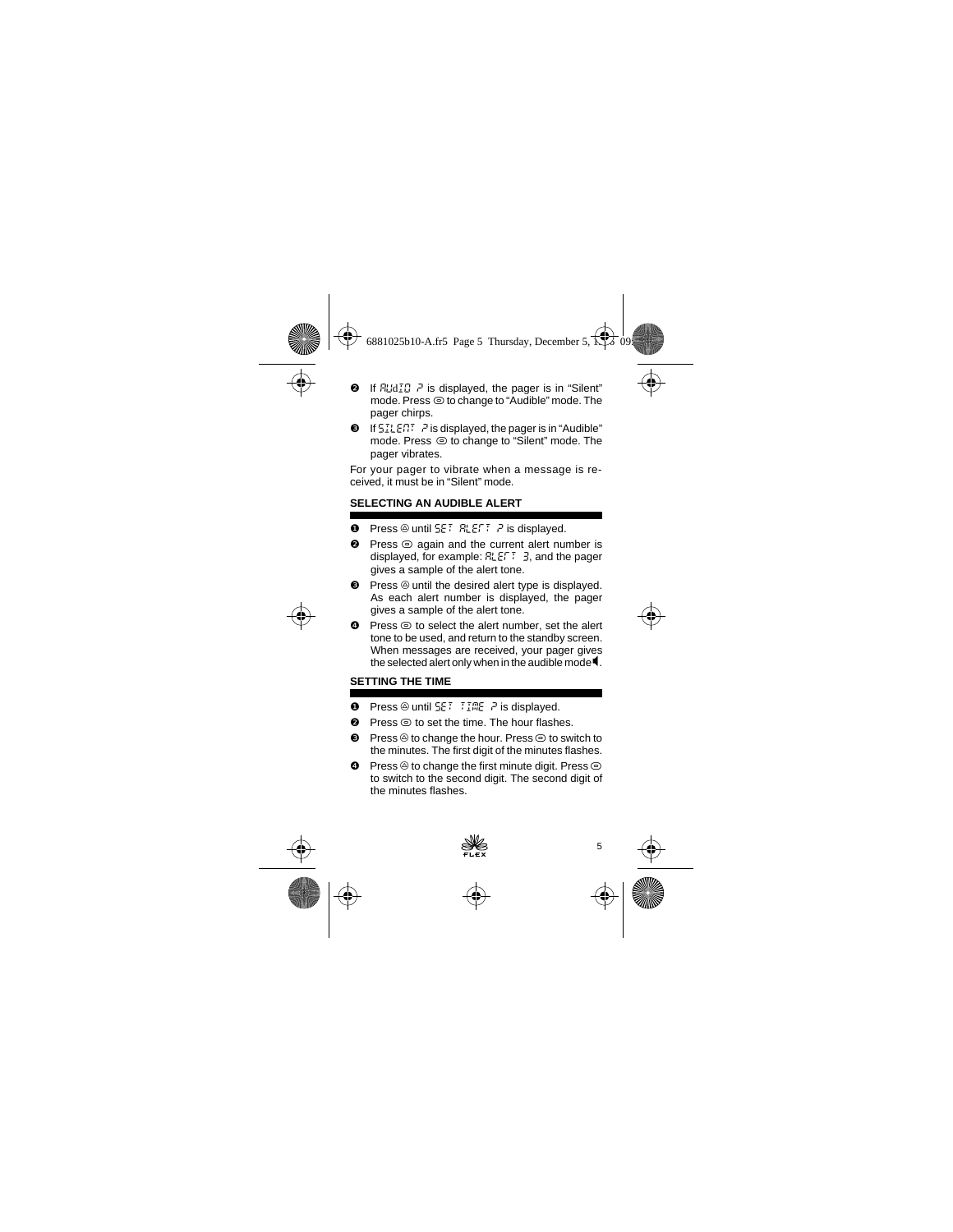- $\Theta$  Press  $\circledcirc$  to change the second minute digit. Press  $\odot$  to switch to AM/PM. The  $\ddot{B}$  or  $P$  flashes.
- **<sup>O</sup>** Press  $\textcircled{a}$  to change AM/PM.
- $\bullet$  Press ∎twice to return to the standby screen.

## **SETTING THE ALARM**

- **O** Press  $\circledcirc$  until  $5.57$   $R$ ,  $R^2$ ,  $R^3$   $\circledcirc$  is displayed.
- $\Theta$  Press  $\odot$  to select the alarm on/off sequence.  $\Box$ or  $E^{\text{F}}F$  flashes.
- $\bigcirc$  Press  $\otimes$  to turn the alarm on or off. Press  $\odot$  to switch to the hours. The hour flashes.
- $\bullet$  Press  $\circledcirc$  to change the hour. Press  $\circledcirc$  to switch to the minutes. The first digit of the minutes flashes.
- $\Theta$  Press  $\circledcirc$  to change the first minute digit. Press  $\circledcirc$ to switch to the second digit. The second digit of the minutes flashes.
- $\bullet$  Press  $\circledcirc$  to change the second minute digit. Press  $\odot$  to switch to AM/PM. The B or P flashes.
- $\odot$  Press  $\odot$  to change AM/PM.
- **☉** Press twice to return to the standby screen.

The symbol  $\triangleq$  is displayed when the alarm is turned on. The pager vibrates or gives a 20-second alert and  $R_{\text{L}}R_{\text{L}}^{\text{c}}$  and  $R_{\text{L}}^{\text{c}}R_{\text{L}}^{\text{c}}$  is displayed at the selected time.

If set, the alarm activates even when the pager is off.

Press any button to stop the alarm alert.

## **SETTING THE DATE**

- **O** Press  $\otimes$  until  $55^\circ$  d $85^\circ$  ? is displayed.
- $\Theta$  Press  $\odot$  to set the date in your pager. The month flashes.

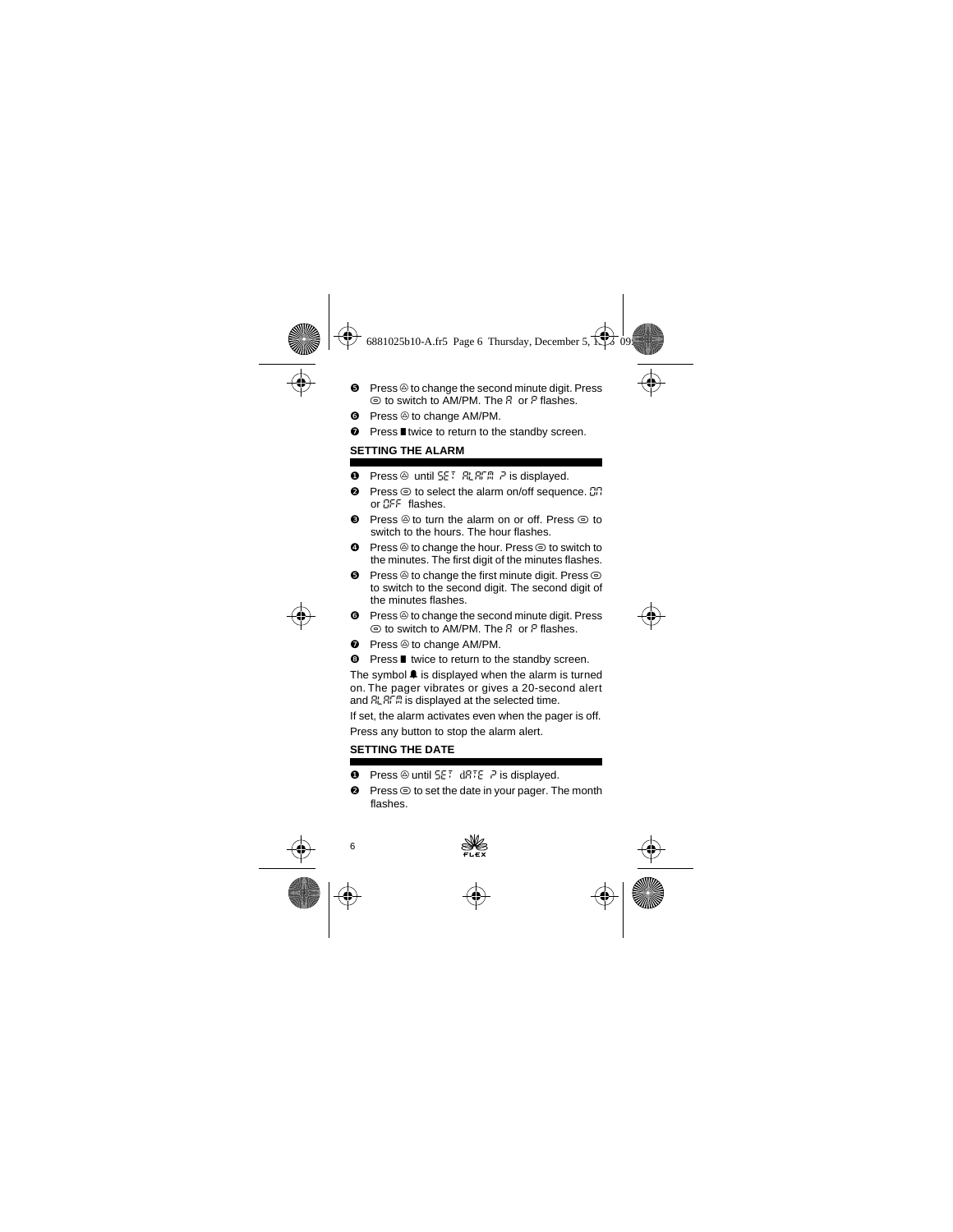- $\bullet$  Press  $\circledcirc$  until the desired month is displayed. Press  $\odot$  to switch to the day. The day flashes.
- **<sup>4</sup>** Press  $\otimes$  until the desired day is displayed. Press  $\odot$  to repeat setting the date, if needed.
- $\Theta$  Press **I** twice to return to the standby screen.

#### **SAVING MESSAGES**

- $\bullet$  To save a message, press  $\circledcirc$  while reading your message. The prompt  $P \cap T \in \mathbb{C}$  ? is displayed.
- $\Theta$  Press  $\odot$  to protect the message.

The  $\hat{\mathbf{e}}$  symbol indicates that your message is saved.

- ❸ Press Xwhile reading the saved message to remove the protection. The prompt unprotect ? is displayed.
- $\bullet$  Press  $\odot$  to remove the protection.

The  $\hat{\mathbf{a}}$  symbol is removed from the screen.

Saved messages cannot be erased or overwritten by new messages when memory is full. You can save up to eight messages.

### **ERASING ALL MESSAGES**

- **O** Press  $\circledcirc$  until  $EFRSE$   $RLL$  is displayed.
- <sup>●</sup> Press ©. Your read, unprotected messages are erased. The pager returns to the standby screen.

The  $ESTASE$   $SLLP$  prompt is displayed only if there are read messages in memory.

### **SELECTIVE ERASING OF MESSAGES**

 $\bullet$  Press  $\circledcirc$  twice while reading a message and the  $dE$ !  $E$ :  $E$   $\geq$  prompt is displayed.

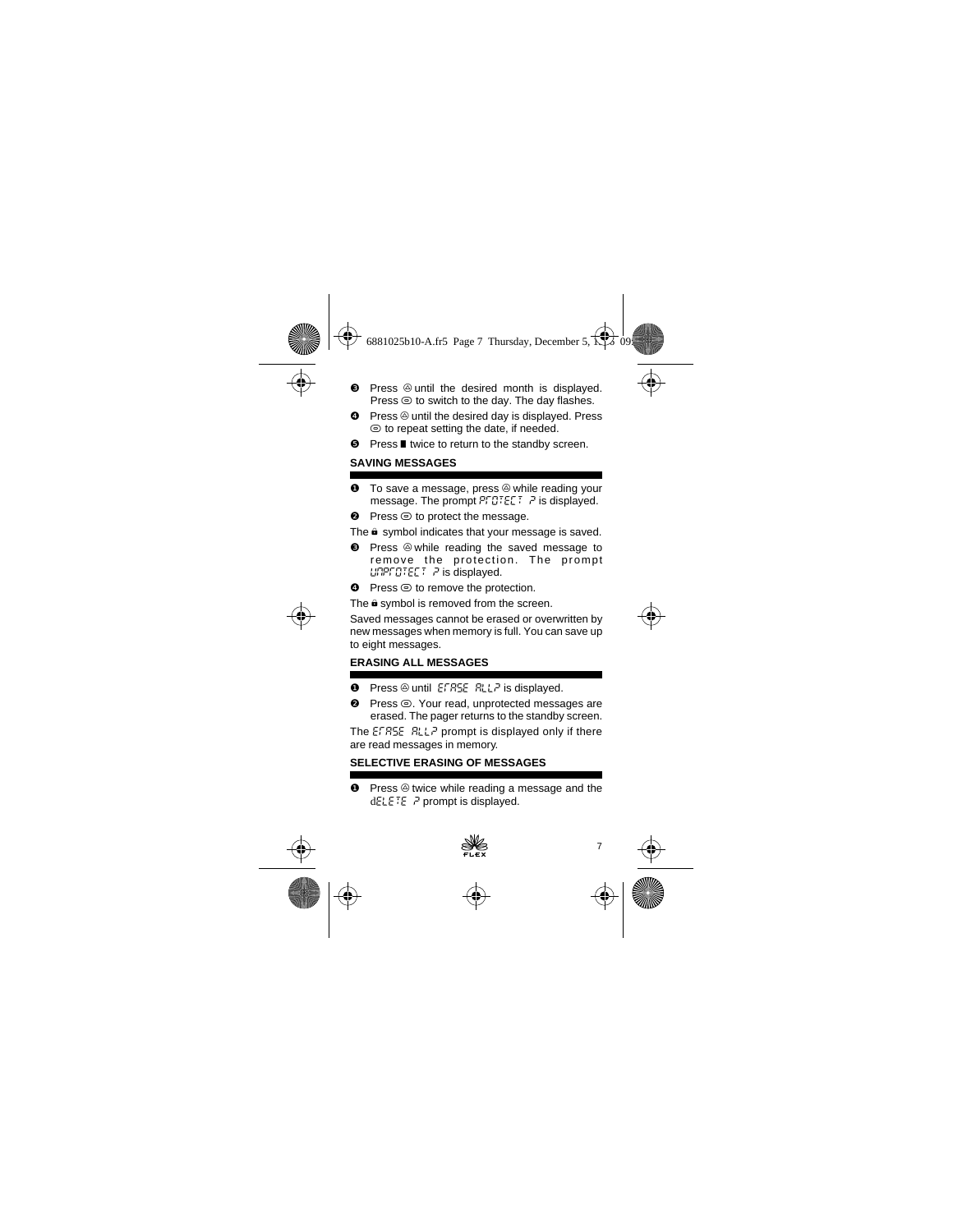$\bullet$  Press  $\odot$  to delete the message and return to the standby screen.

Only unprotected messages can be deleted.

## **EFFECTIVE USE OF YOUR BRAVO FLX PAGER**

Your BRAVO FLX pager can help you keep in contact with everyone important to you. . . children or child care providers, business office, data services, and voice mail. Be sure that your children's school, physician, and friends have the number to contact you in emergencies.

Give your pager number to family, friends, and associates to assure contact at any time, any place. When they call your pager number, they enter the number where they can be reached on a tone-type telephone. This number is then displayed on your BRAVO FLX pager.

If you have a cellular phone, give your pager number instead of your cellular number. Then you can decide whom to call back, without paying for incoming cellular calls. Your BRAVO FLX pager can help reduce your monthly cellular phone bill!

#### **BATTERY INFORMATION**

Your BRAVO FLX pager is designed to operate with an AAA-size alkaline battery. See diagram on page 2 for the battery door location. If detached from the pager, the hinged battery door can be easily snapped back into place.

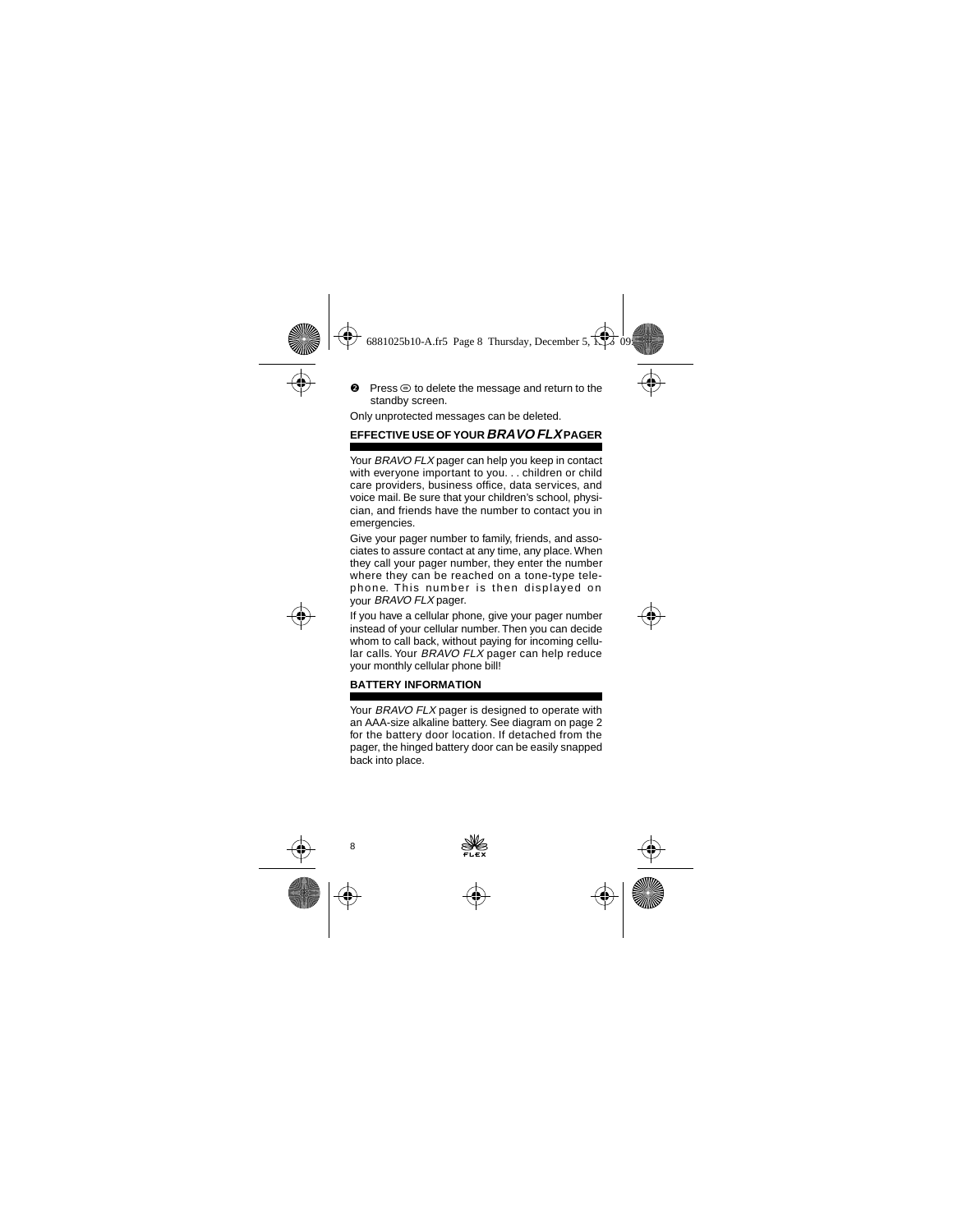#### **FEATURES**

**Backlight:** In low-light conditions, the backlight makes the screen easy to read.

**Duplicate Messages:** If the same message is received more than once, dupl. ICRTE is displayed at the beginning of the latest message. This message contains the latest timestamp and prevents a repeated message from taking an extra memory slot.

**Low Battery Indicator:** When battery power reaches low levels,  $L G$  CELL is displayed, prompting you to change the battery. All pager alerts change to two seconds in length.

**Message Erase:** Messages can be erased all at once or selectively at your choice to free space in memory.

**Memory Retention:** All messages remain in memory, even when the pager is off and while the battery is being replaced.

**Memory Capacity:** The BRAVO FLX pager can store up to sixteen 20-character messages, for a total of 320 characters.

**Message Protect:** You can protect up to eight messages stored in the pager memory.

**Overflow: CUEFFLOW** is displayed when more unread messages are received than the available message memory can hold. After you read all of your unread messages, the standby screen is displayed.

**Automatic Alert Reset:** The pager alerts automatically stop, even if no buttons are pressed.

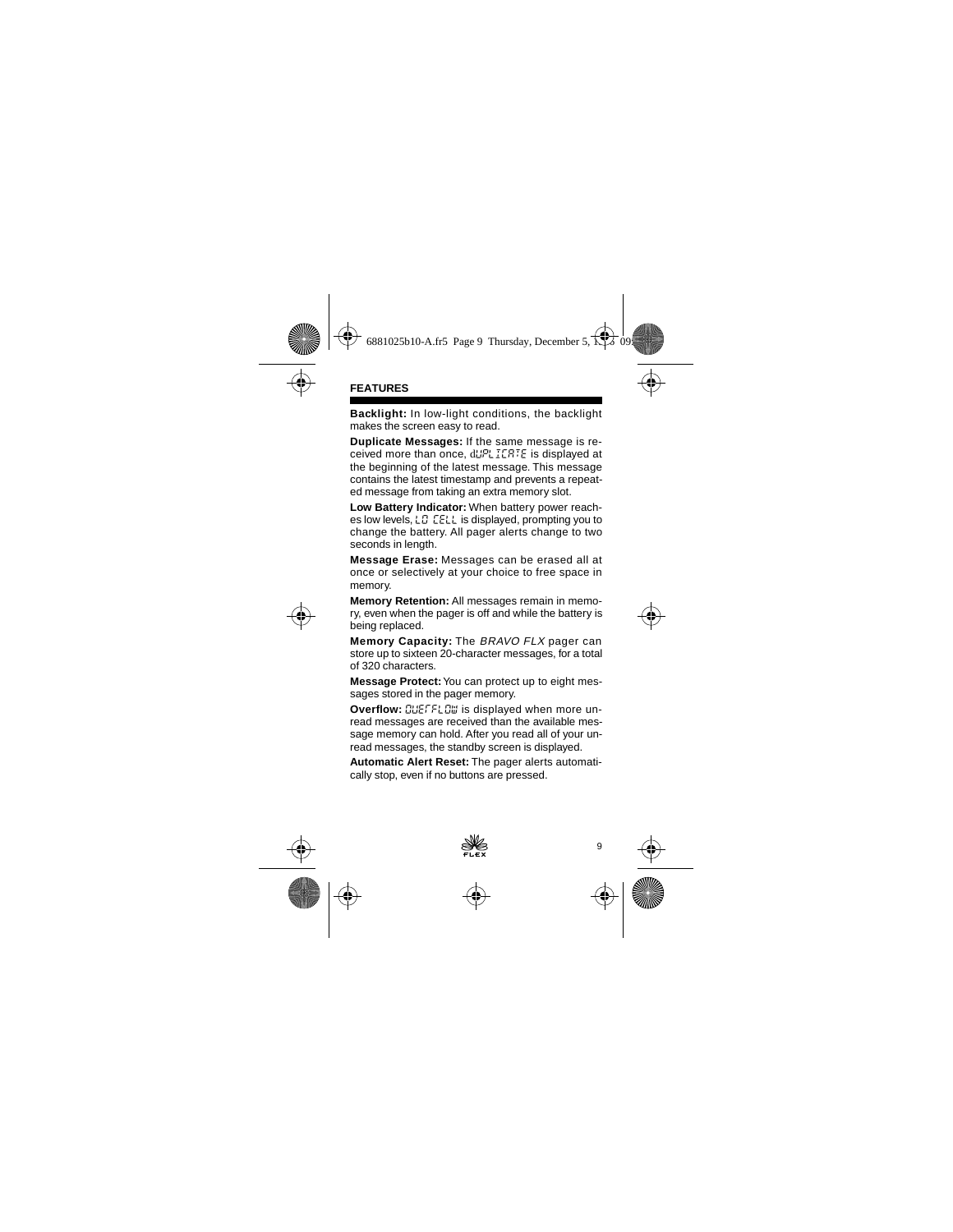**Personal Alarm:** This alarm can be set to alert you. The alarm works even when the pager is off.

**Reminder Alert:** The pager chirps or vibrates every two minutes until you read all unread messages.

**Standby Screen:** The standby screen displays the time of day/date and the indicators.

**Time of Day and Day/Month:** The time of day and the date display whether the pager is on or off.

**Timestamp:** The time of day a message is received is displayed on the last screen of each message.

**User Selectable Audible Alerts:** A selection of five alert tones gives you a choice of message alerts heard when you are paged in the audible alert mode .

## **CLEANING YOUR BRAVO FLX PAGER**

To clean the pager housing, use a soft, non-abrasive cloth moistened in a mild soap and water solution. Wipe the surface using a second cloth moistened in clean water. **Do not place in water. Do not use alcohol or other cleaning solutions.**

### **REPAIR AND MAINTENANCE**

Your BRAVO FLX pager, properly handled, is capable of many years of trouble-free service. However, if service is required, Motorola's Service Organization, staffed with specially trained technicians, offers conveniently located repair and maintenance facilities throughout the country. Please contact your paging service representative or a Motorola sales office for more information.

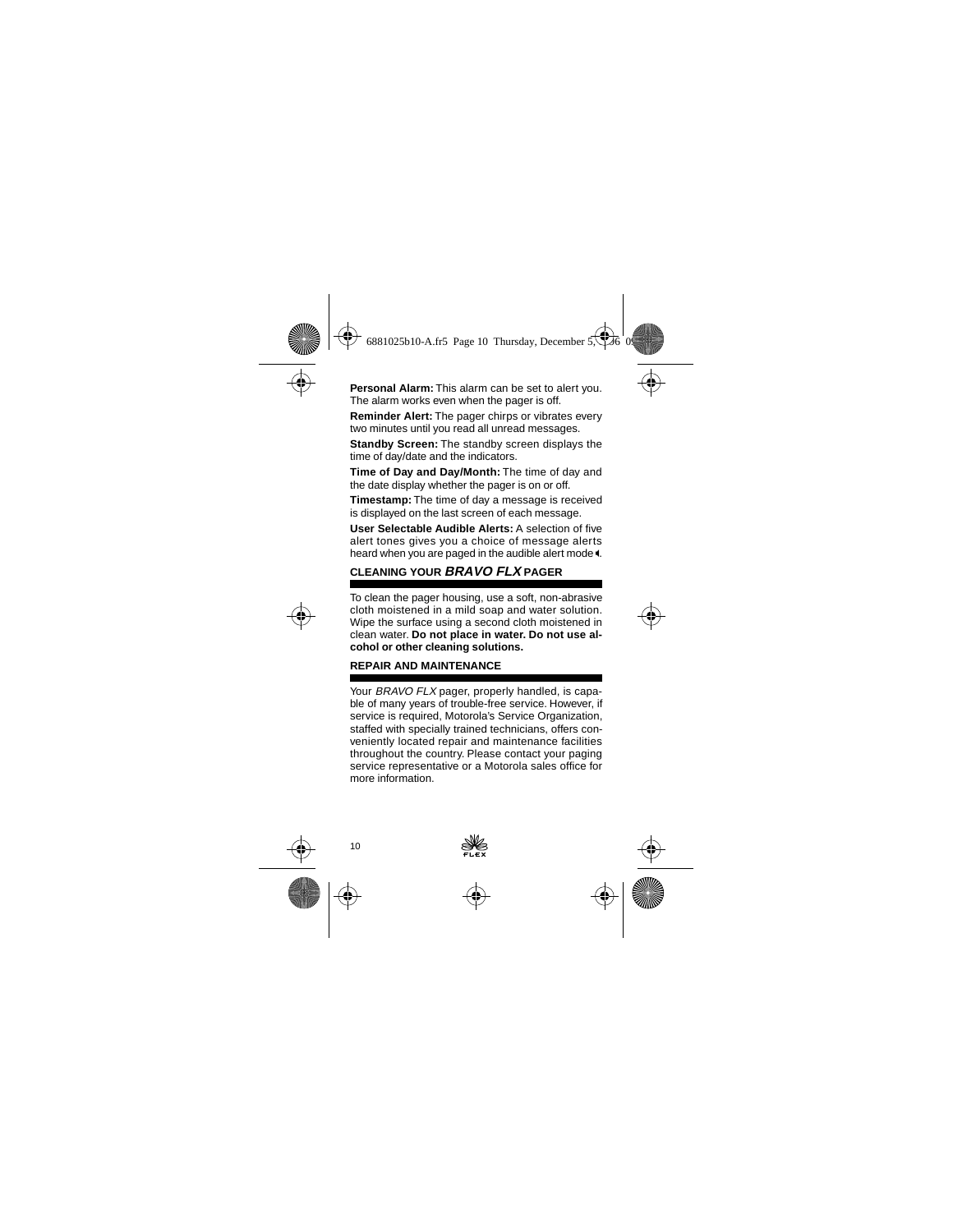### **PATENT INFORMATION**

This Motorola product is manufactured under one or more Motorola U.S. patents. A partial listing of these patents is provided on the underside of the belt clip and on the inside surface of the back cover of the product. Other U.S. patents covering this product are pending.

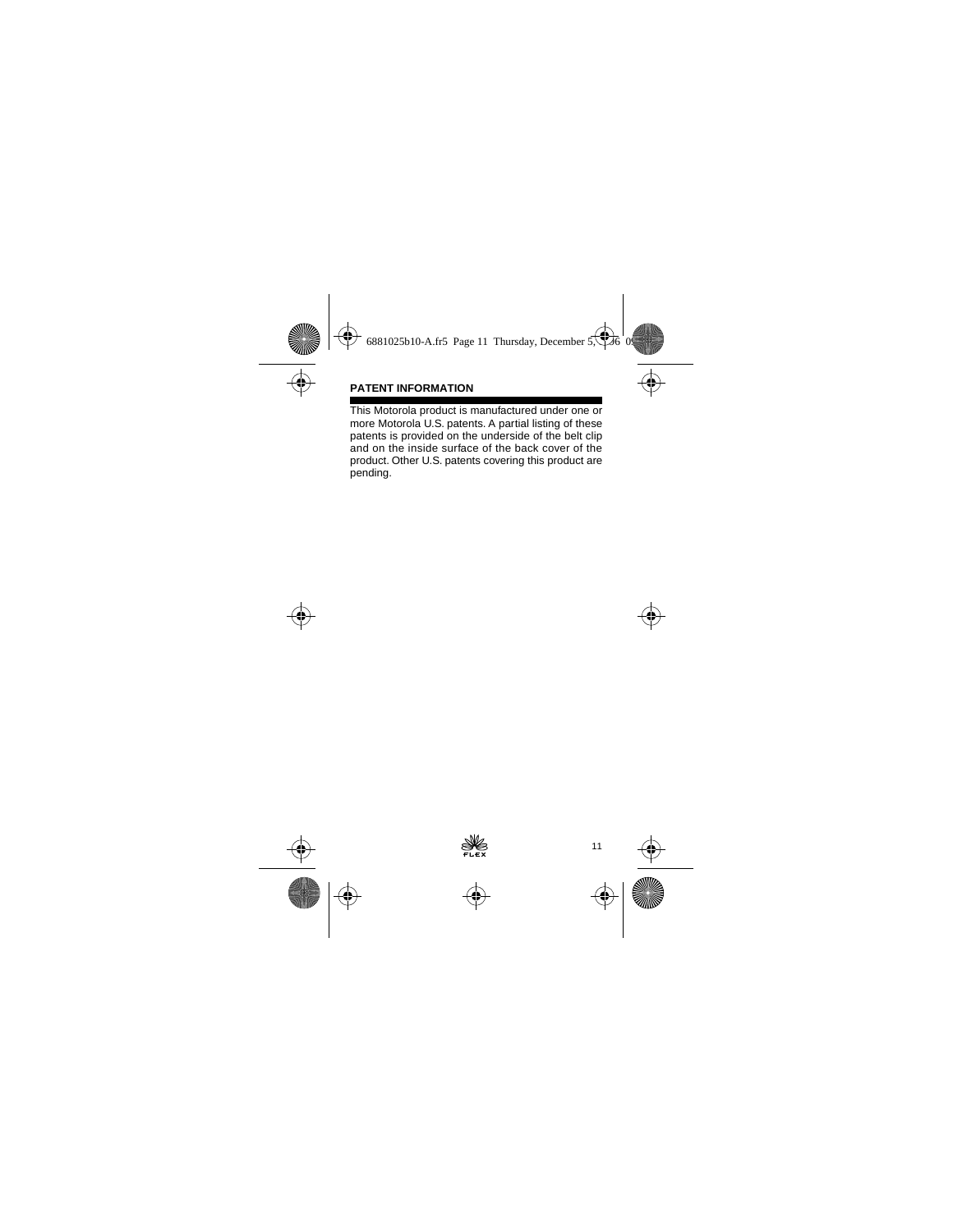## **NOTES**

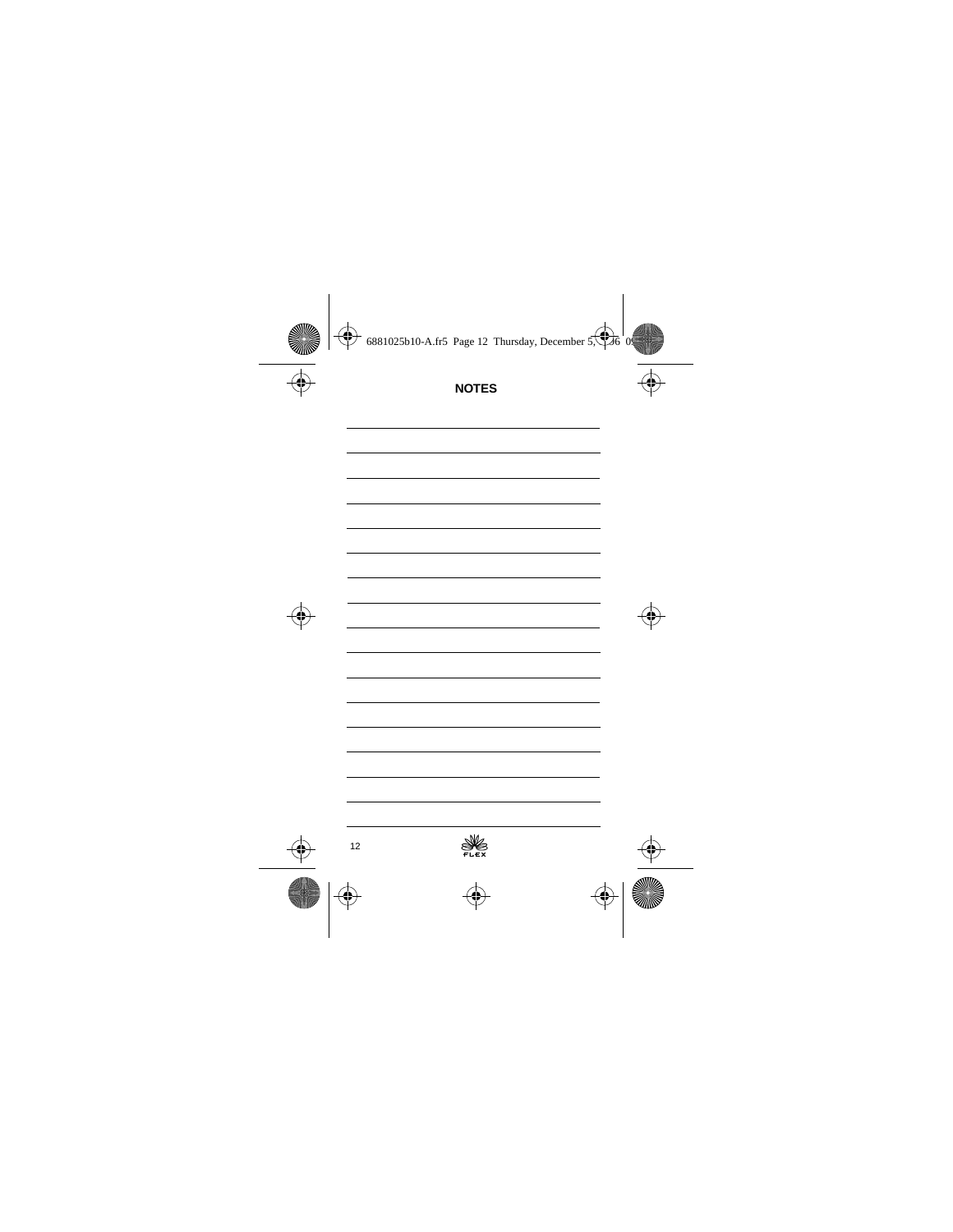## **NOTES**